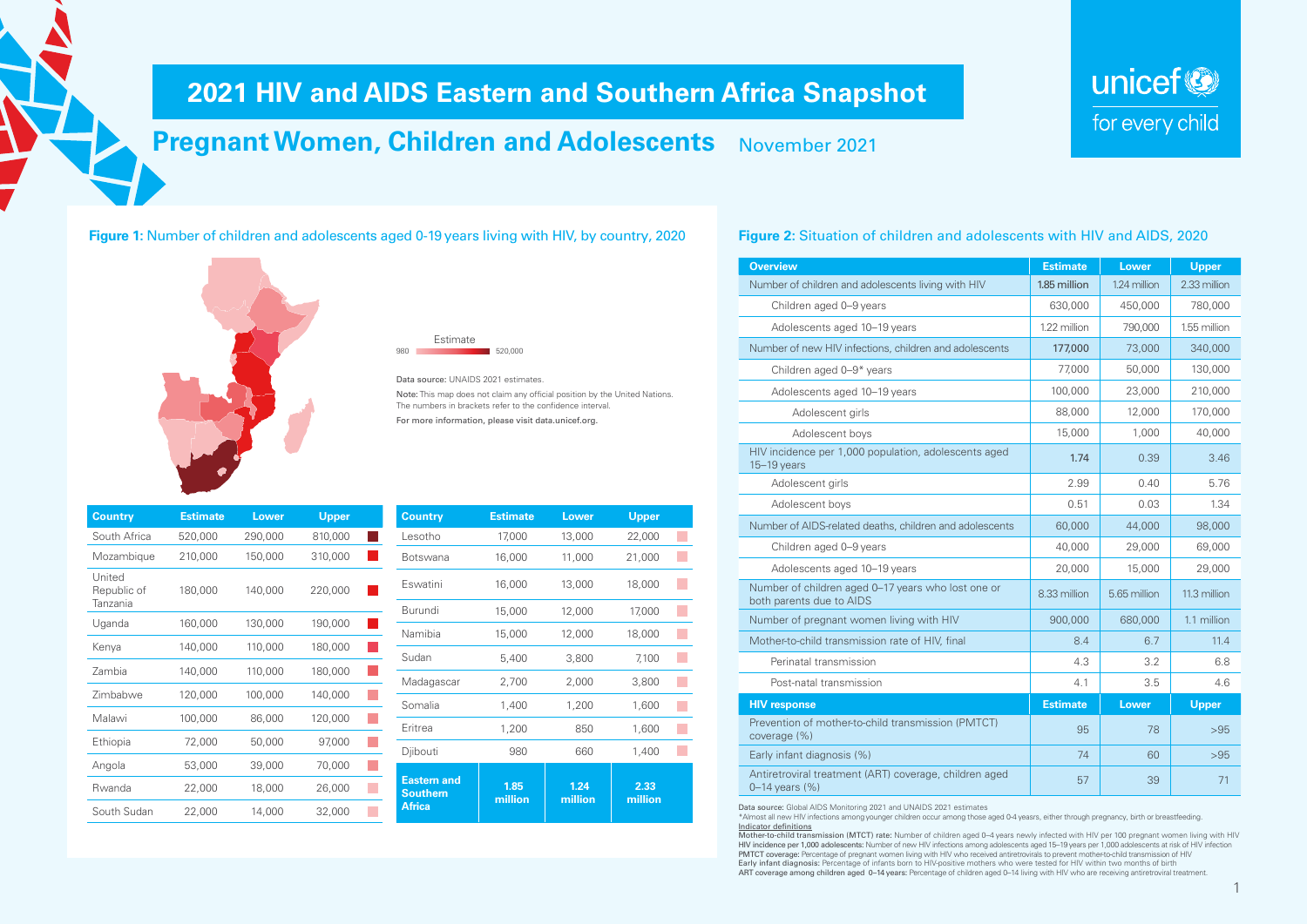

# **Figure 3:** Annual number of new HIV infections among children aged 0-14 years, by period of transmission, 2010–2020

#### Data source: UNAIDS 2021 estimates.

Note: Almost all new HIV infections among younger children occur among those aged 0-4 years, either through pregnancy, birth or breastfeeding. The 95 per cent reduction by 2020 refers to Super-Fast-Track targets. The dotted lines above and below the numbers in the chart refer to the confidence interval

In Eastern and Southern Africa, new HIV infections among younger children have dropped by 63 per cent since 2010. A similar reduction in child infections is observed during pregnancy or birth and the breastfeeding period. No matter the period of infection, the HIV response did not reach the global target of reducing new HIV infections from mother-to-child transmission to under 10,500 children.



### **Figure 4:** Annual number of new HIV infections among adolescents aged 10-19 years, by sex, 2010–2020

Data source: UNAIDS 2021 estimates.

Note: Almost all sexually transmitted HIV infections are assumed to occur after age 14, since negligible numbers of sexually transmitted infections occur before age 15. The 75 per cent reduction by 2020 refers to Super-Fast-Track targets. The dotted lines above and below the numbers in the chart refer to the confidence interval.

Overall, new HIV infections among adolescents have dropped by two-fifths (39 per cent). While 85 per cent of new HIV infections among adolescents occur in girls, new HIV infections have declined more for boys than girls in the last ten years. A reduction of more than 60 per cent is needed to meet the global target.

# **Figure 5:** Number of AIDS-related deaths among children aged 0-9 years and adolescents aged 10-19 years, 2000-2020



The number of annual AIDS-related deaths among children has declined by 79 per cent since its peak in 2003, while the number of annual AIDS-related deaths among those aged 10-19 years has only decreased by 13 per cent since 2003. Deaths among children have dropped by 67 per cent since 2010 to 2020 while those among adolescents have dropped by one-third (37 per cent) in the same time period.

# **Figure 6:** Pregnant women already on ART for prevention of mother-to-childtransmission (PMTCT) before current pregnancy compared to those that started ART for PMTCT during current pregnancy, 2010–2020



Data source: UNAIDS 2021 estimates.

About 2 in 3 pregnant women were already on antiretroviral treatment prior to their current pregnancy in 2020. Great gains have been made since 2010 to ensure that pregnant women are on lifetime antiretroviral medicines to prevent mother-to-child-transmission.